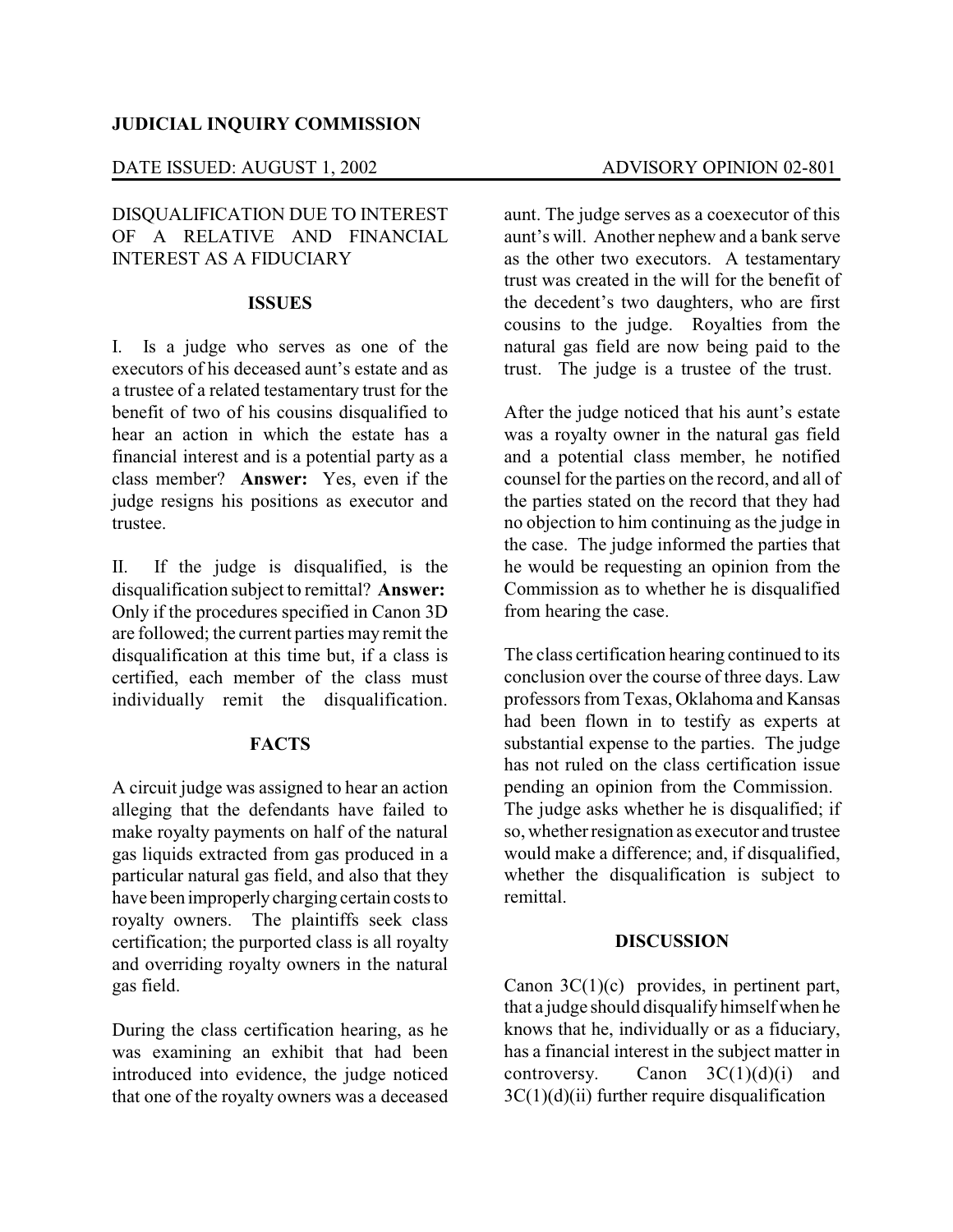whenever a person within the fourth degree of relationship to the judge is a party to the proceeding or is known by the judge to have an interest that could be substantially affected by the outcome of the proceeding. Canon 3D allows for remittal of disqualifications under Canon  $3C(1)(c)$  and Canon  $3C(1)(d)$  where specified procedures are followed.

In Advisory Opinion 85-246, the inquiring judge was the executor of an estate of which his wife was a beneficiary. The Commission advised the judge that he was disqualified because he had a financial interest in the subject matter as a fiduciary (executor of the estate), and also because his spouse had a financial interest in the subject matter (as a beneficiary). Because the disqualifications arose under Canon  $3C(1)(c)$ , they were found to be subject to remittal.

In the present case, the judge has a financial interest in the subject matter of the case as a fiduciary (executor of the estate and trustee of the trust), which calls into play the terms of Canon 3C(1)(c). Resignation as executor and trustee would remove the requirement of disqualification under Canon  $3C(1)(c)$ , but the disqualification provisions under Canon 3C(1)(d) would remain. A person within the fourth degree of relationship to the judge is not currently a party to the proceeding, but will become one if class certification is granted (Canon  $3C(1)(d)(i)$ ). Persons within the fourth degree of relationship to the judge (his cousins) are known to the judge to have an interest that could be substantially affected by the outcome of the case (Canon  $3C(1)(d)(ii)$ ).

Because the disqualifying circumstances presented are all within the terms of Canons  $3C(1)(c)$  and  $3C(1)(d)$ , they are subject to remittal if the procedures for remittal in Canon 3D are followed. Canon 3D provides as follows:

A judge disqualified by the terms of Canon  $3C(1)(c)$  or Canon  $3C(1)(d)$ may, instead of withdrawing from the proceeding, disclose in the record the basis of his disqualification. If based on such disclosure, the parties and lawyers, independently of the judge's participation, all agree in writing that the judge's relationship is immaterial or that his financial interest is insubstantial, the judge is no longer disqualified, and mayparticipate in the proceeding. The agreement signed by all parties and lawyers shall be incorporated in the record of the proceeding.

In AdvisoryOpinion 86-253, the Commission concluded that class representatives in a class action lawsuit may not remit judicial disqualification on behalf of the entire class. The Commission provided the following analysis of this issue:

The procedure for remittal of disqualification is designed to minimize the chance that a party will feel coerced into an agreement to remit the disqualification. The agreement to remit is personal to each party to the proceeding as well as to each lawyer. An attorney in his representative capacity may not agree